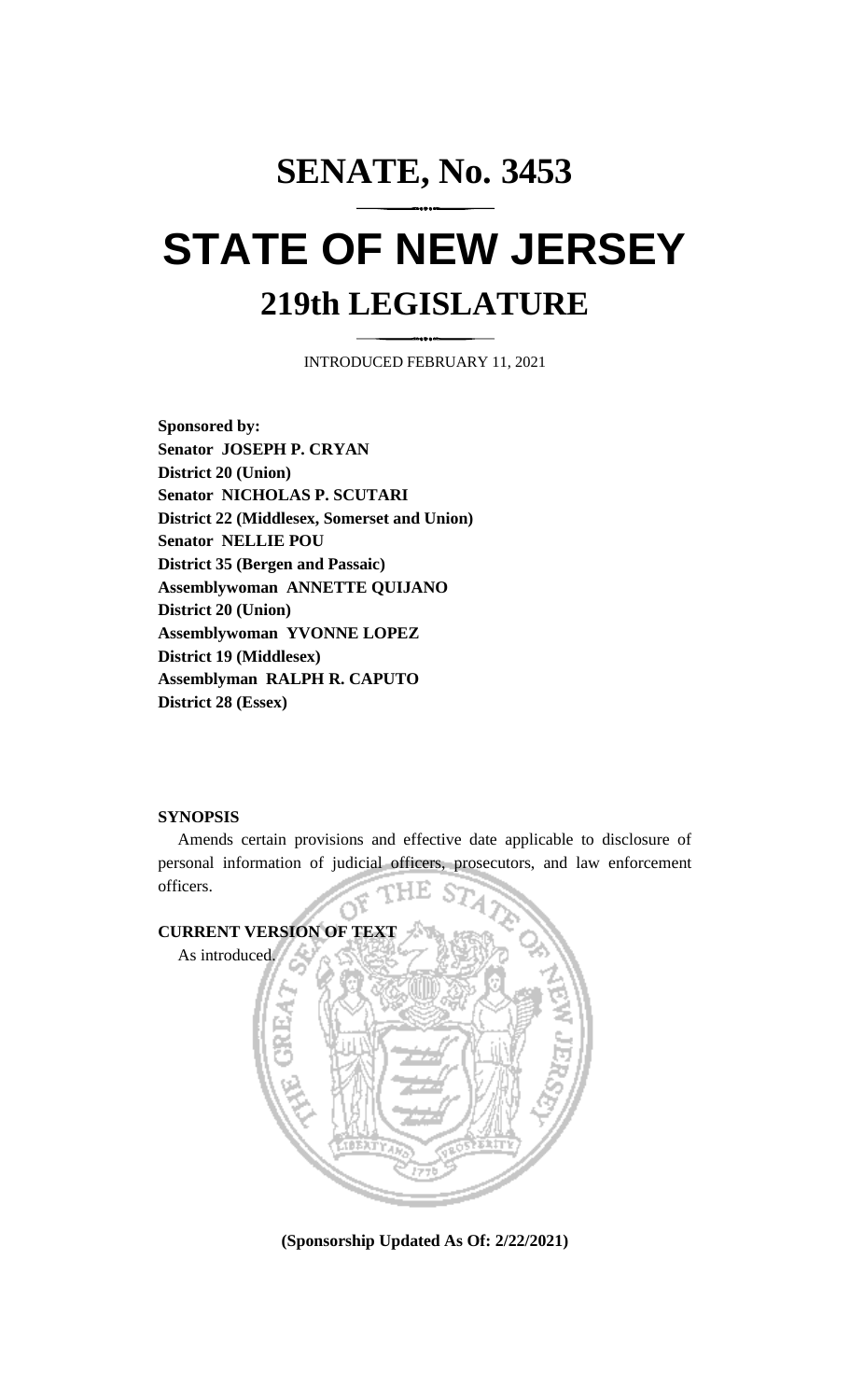**AN ACT** concerning disclosure of certain information with respect to certain public officials and amending various parts of the statutory law. **BE IT ENACTED** *by the Senate and General Assembly of the State of New Jersey:* 8 1. Section 1 of P.L.1995, c.23 (C.47:1A-1.1) is amended to read as follows: 1. As used in P.L.1963, c.73 (C.47:1A-1 et seq.) as amended and supplemented: "Biotechnology" means any technique that uses living organisms, or parts of living organisms, to make or modify products, to improve plants or animals, or to develop micro-organisms for specific uses; including the industrial use of recombinant DNA, cell fusion, and novel bioprocessing techniques. "Custodian of a government record" or "custodian" means in the case of a municipality, the municipal clerk and in the case of any other public agency, the officer officially designated by formal action of that agency's director or governing body, as the case may be. "Government record" or "record" means any paper, written or printed book, document, drawing, map, plan, photograph, microfilm, data processed or image processed document, information stored or maintained electronically or by sound-recording or in a similar device, or any copy thereof, that has been made, maintained or kept on file in the course of his or its official business by any officer, commission, agency or authority of the State or of any political subdivision thereof, including subordinate boards thereof, or that has been received in the course of his or its official business by any such officer, commission, agency, or authority of the State or of any political subdivision thereof, including subordinate boards thereof. The terms shall not include inter-agency or intra-agency advisory, consultative, or deliberative material. A government record shall not include the following information which is deemed to be confidential for the purposes of P.L.1963, c.73 (C.47:1A-1 et seq.) as amended and supplemented: information received by a member of the Legislature from a constituent or information held by a member of the Legislature concerning a constituent, including but not limited to information in written form or contained in any e-mail or computer data base, or in any telephone record whatsoever, unless it is information the constituent is required by law to transmit; any memorandum, correspondence, notes, report or other communication prepared by, or for, the specific use of a member of the Legislature in the course of the member's official duties, except

**EXPLANATION – Matter enclosed in bold-faced brackets [thus] in the above bill is not enacted and is intended to be omitted in the law.**

Matter underlined <u>thus</u> is new matter.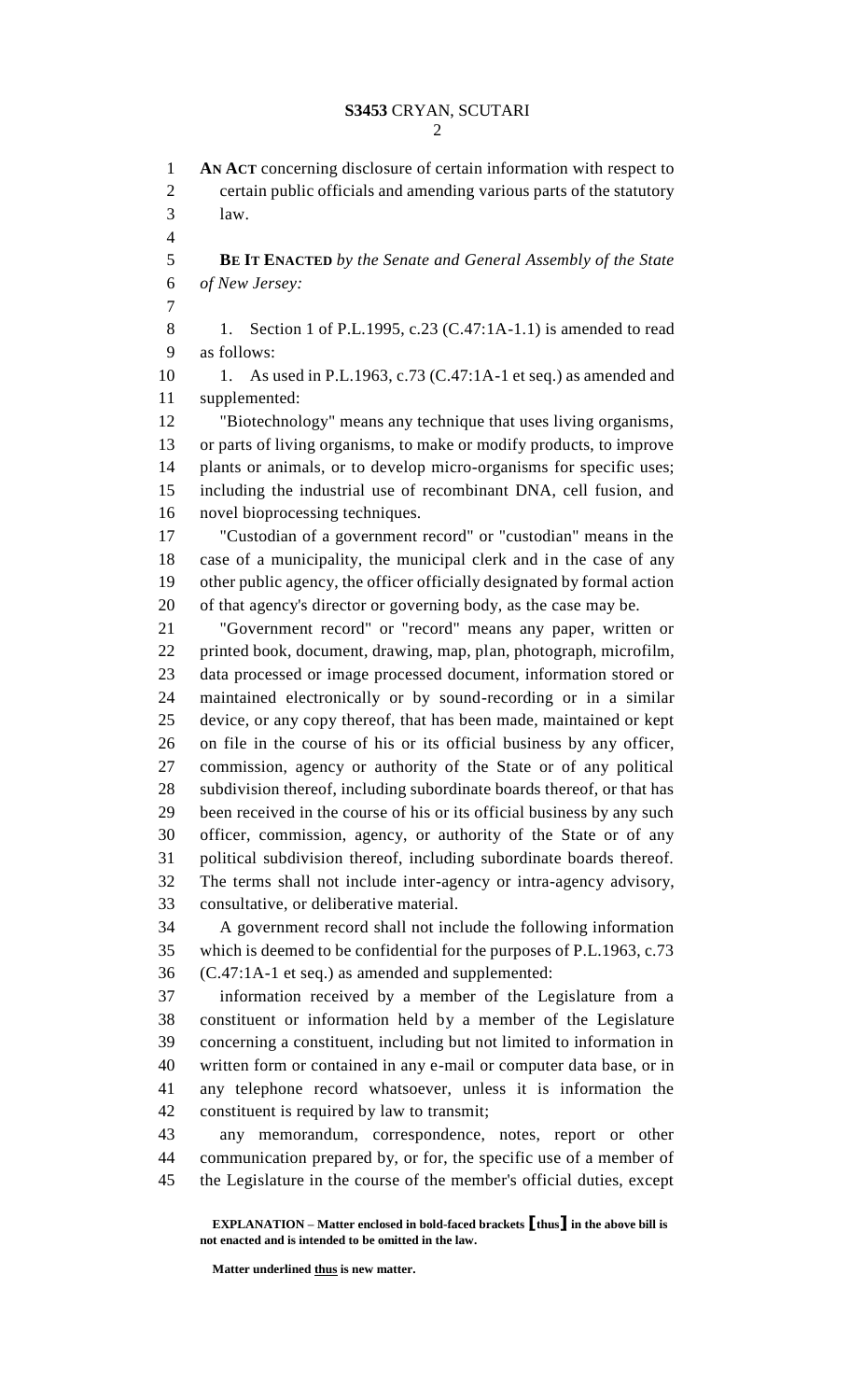that this provision shall not apply to an otherwise publicly-accessible report which is required by law to be submitted to the Legislature or its members; any copy, reproduction or facsimile of any photograph, negative or print, including instant photographs and videotapes of the body, or any portion of the body, of a deceased person, taken by or for the medical examiner at the scene of death or in the course of a post mortem examination or autopsy made by or caused to be made by the medical examiner except: when used in a criminal action or proceeding in this State which relates to the death of that person, for the use as a court of this State permits, by order after good cause has been shown and after written notification of the request for the court order has been served at least five days before the order is made upon the county prosecutor for the county in which the post mortem examination or autopsy occurred, for use in the field of forensic pathology or for use in medical or scientific education or research, or for use by any law enforcement agency in this State or any other state or federal law enforcement agency; criminal investigatory records; victims' records, except that a victim of a crime shall have access to the victim's own records; any written request by a crime victim for a record to which the victim is entitled to access as provided in this section, including, but not limited to, any law enforcement agency report, domestic violence offense report, and temporary or permanent restraining order; personal firearms records, except for use by any person authorized by law to have access to these records or for use by any government agency, including any court or law enforcement agency, for purposes of the administration of justice; personal identifying information received by the Division of Fish and Wildlife in the Department of Environmental Protection in connection with the issuance of any license authorizing hunting with a firearm. For the purposes of this paragraph, personal identifying information shall include, but not be limited to, identity, name, address, social security number, telephone number, fax number, driver's license number, email address, or social media address of any applicant or licensee; trade secrets and proprietary commercial or financial information obtained from any source. For the purposes of this paragraph, trade secrets shall include data processing software obtained by a public body under a licensing agreement which prohibits its disclosure; any record within the attorney-client privilege. This paragraph shall not be construed as exempting from access attorney or consultant bills or invoices except that such bills or invoices may be redacted to remove any information protected by the attorney-client privilege;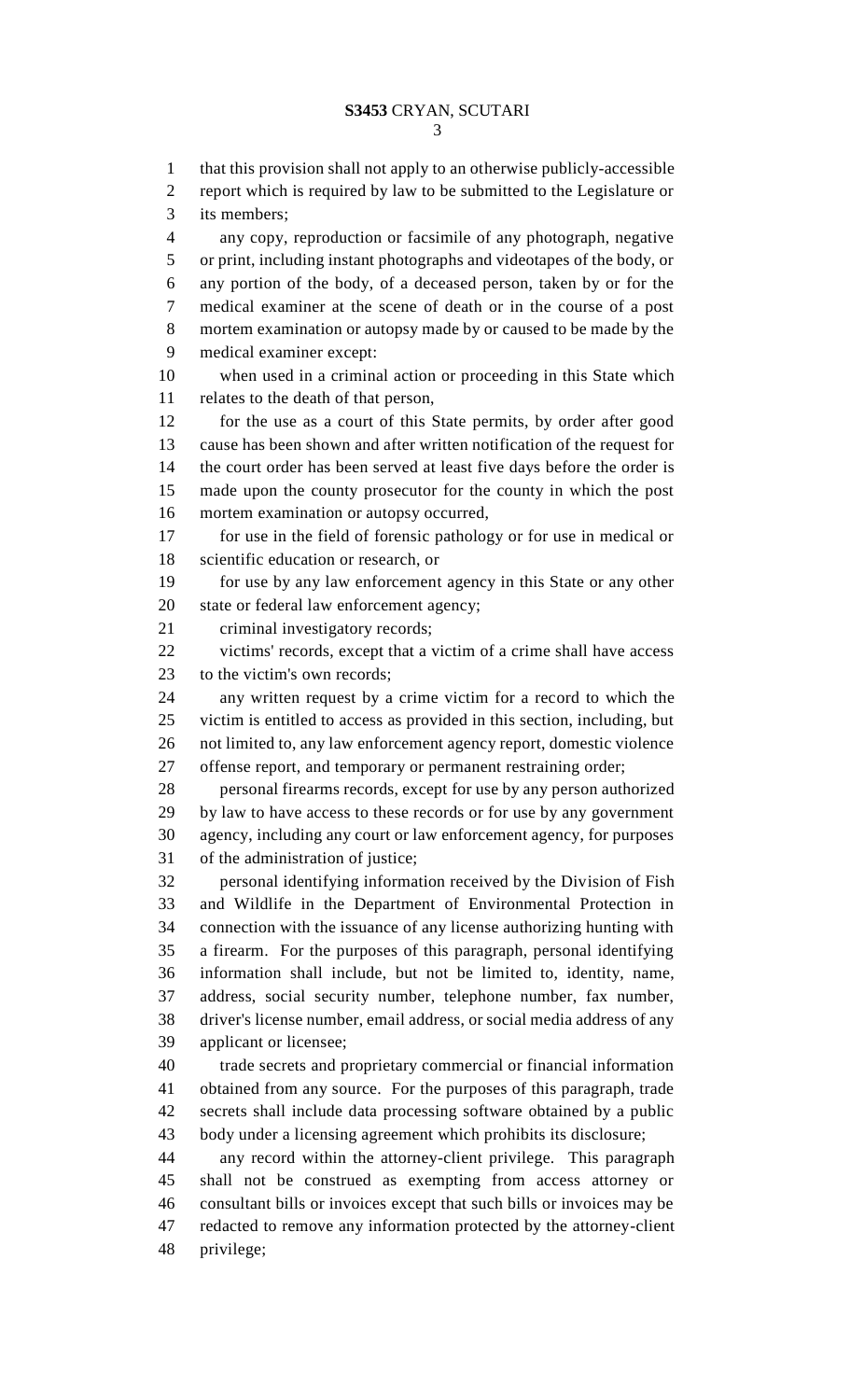administrative or technical information regarding computer hardware, software and networks which, if disclosed, would jeopardize computer security;

 emergency or security information or procedures for any buildings or facility which, if disclosed, would jeopardize security of the building or facility or persons therein;

 security measures and surveillance techniques which, if disclosed, would create a risk to the safety of persons, property, electronic data or software;

 information which, if disclosed, would give an advantage to competitors or bidders;

 information generated by or on behalf of public employers or public employees in connection with any sexual harassment complaint filed with a public employer or with any grievance filed by or against an individual or in connection with collective negotiations, including documents and statements of strategy or negotiating position;

 information which is a communication between a public agency and its insurance carrier, administrative service organization or risk management office;

 information which is to be kept confidential pursuant to court order;

 any copy of form DD-214, NGB-22, or that form, issued by the United States Government, or any other certificate of honorable discharge, or copy thereof, from active service or the reserves of a branch of the Armed Forces of the United States, or from service in the organized militia of the State, that has been filed by an individual with a public agency, except that a veteran or the veteran's spouse or surviving spouse shall have access to the veteran's own records;

 any copy of an oath of allegiance, oath of office or any affirmation taken upon assuming the duties of any public office, or that oath or affirmation, taken by a current or former officer or employee in any public office or position in this State or in any county or municipality of this State, including members of the Legislative Branch, Executive Branch, Judicial Branch, and all law enforcement entities, except that the full name, title, and oath date of that person contained therein shall not be deemed confidential;

 that portion of any document which discloses the social security number, credit card number, unlisted telephone number or driver license number of any person, or that portion of any document which discloses the home address, whether a primary or secondary residence, of any active, formerly active, or retired judicial officer or prosecutor, and **[**beginning 18 months after the effective date of P.L.2020, c.125 (C.56:8-166.2 et al.),**]** any active, formerly active, or retired law enforcement officer; except for use by any government agency, including any court or law enforcement agency, in carrying out its functions, or any private person or entity acting on behalf thereof, or any private person or entity seeking to enforce payment of court-ordered child support; except with respect to the disclosure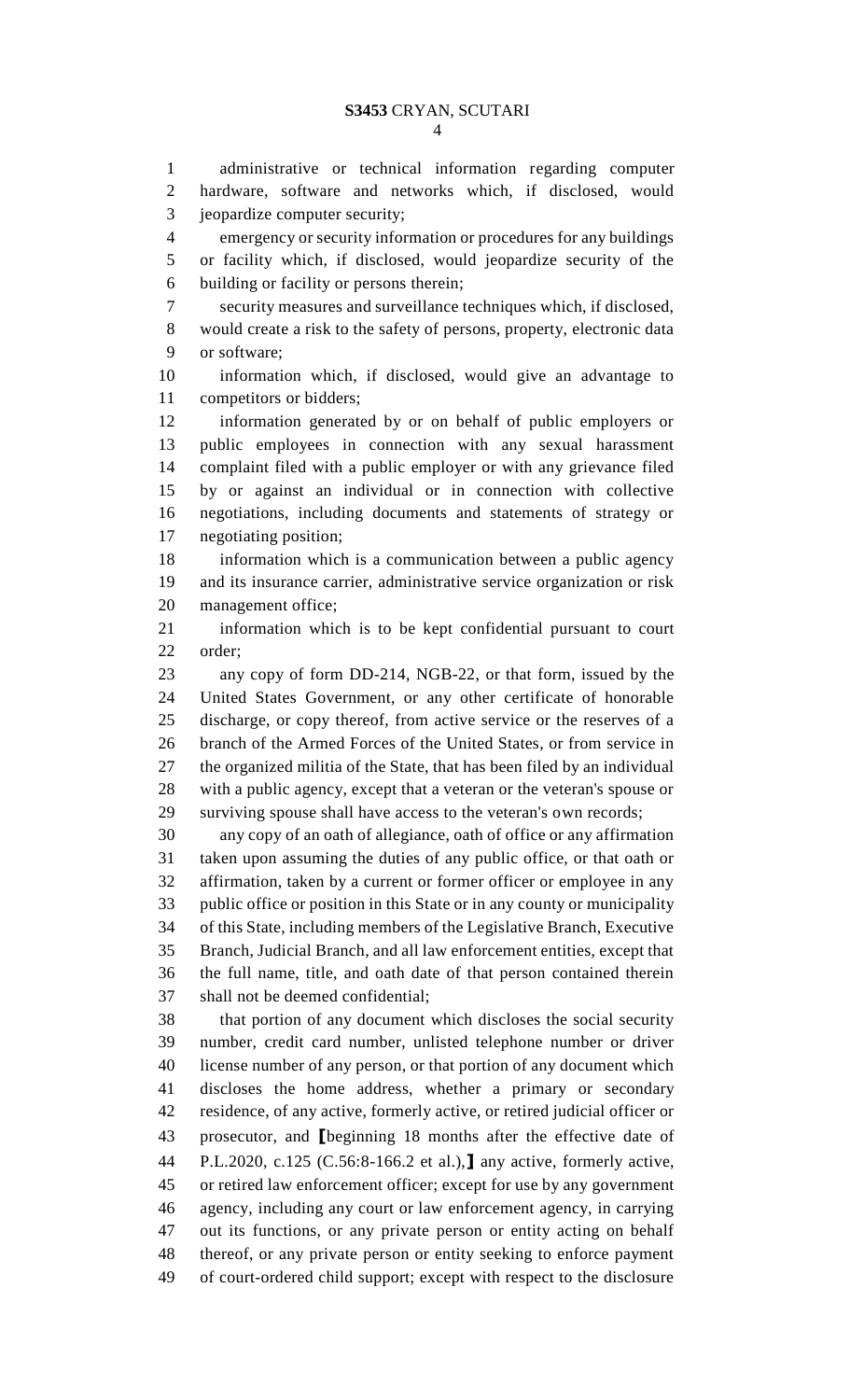of driver information by the New Jersey Motor Vehicle Commission as permitted by section 2 of P.L.1997, c.188 (C.39:2-3.4); and except that a social security number contained in a record required by law to be made, maintained or kept on file by a public agency shall be disclosed when access to the document or disclosure of that information is not otherwise prohibited by State or federal law, regulation or order or by State statute, resolution of either or both houses of the Legislature, Executive Order of the Governor, rule of court or regulation promulgated under the authority of any statute or executive order of the Governor;

 a list of persons identifying themselves as being in need of special assistance in the event of an emergency maintained by a municipality for public safety purposes pursuant to section 1 of P.L.2017, c.266 (C.40:48-2.67); and

 a list of persons identifying themselves as being in need of special assistance in the event of an emergency maintained by a county for public safety purposes pursuant to section 6 of P.L.2011, c.178 (C.App.A:9-43.13).

 A government record shall not include, with regard to any public institution of higher education, the following information which is deemed to be privileged and confidential:

 pedagogical, scholarly and/or academic research records and/or the specific details of any research project conducted under the auspices of a public higher education institution in New Jersey, including, but not limited to research, development information, testing procedures, or information regarding test participants, related to the development or testing of any pharmaceutical or pharmaceutical delivery system, except that a custodian may not deny inspection of a government record or part thereof that gives the name, title, expenditures, source and amounts of funding and date when the final project summary of any research will be available;

 test questions, scoring keys and other examination data pertaining to the administration of an examination for employment or academic examination;

 records of pursuit of charitable contributions or records containing the identity of a donor of a gift if the donor requires non-disclosure of the donor's identity as a condition of making the gift provided that the donor has not received any benefits of or from the institution of higher education in connection with such gift other than a request for memorialization or dedication;

 valuable or rare collections of books or documents obtained by gift, grant, bequest or devise conditioned upon limited public access;

 information contained on individual admission applications; and information concerning student records or grievance or disciplinary proceedings against a student to the extent disclosure would reveal the identity of the student.

 "Personal firearms record" means any information contained in a background investigation conducted by the chief of police, the county prosecutor, or the Superintendent of State Police, of any applicant for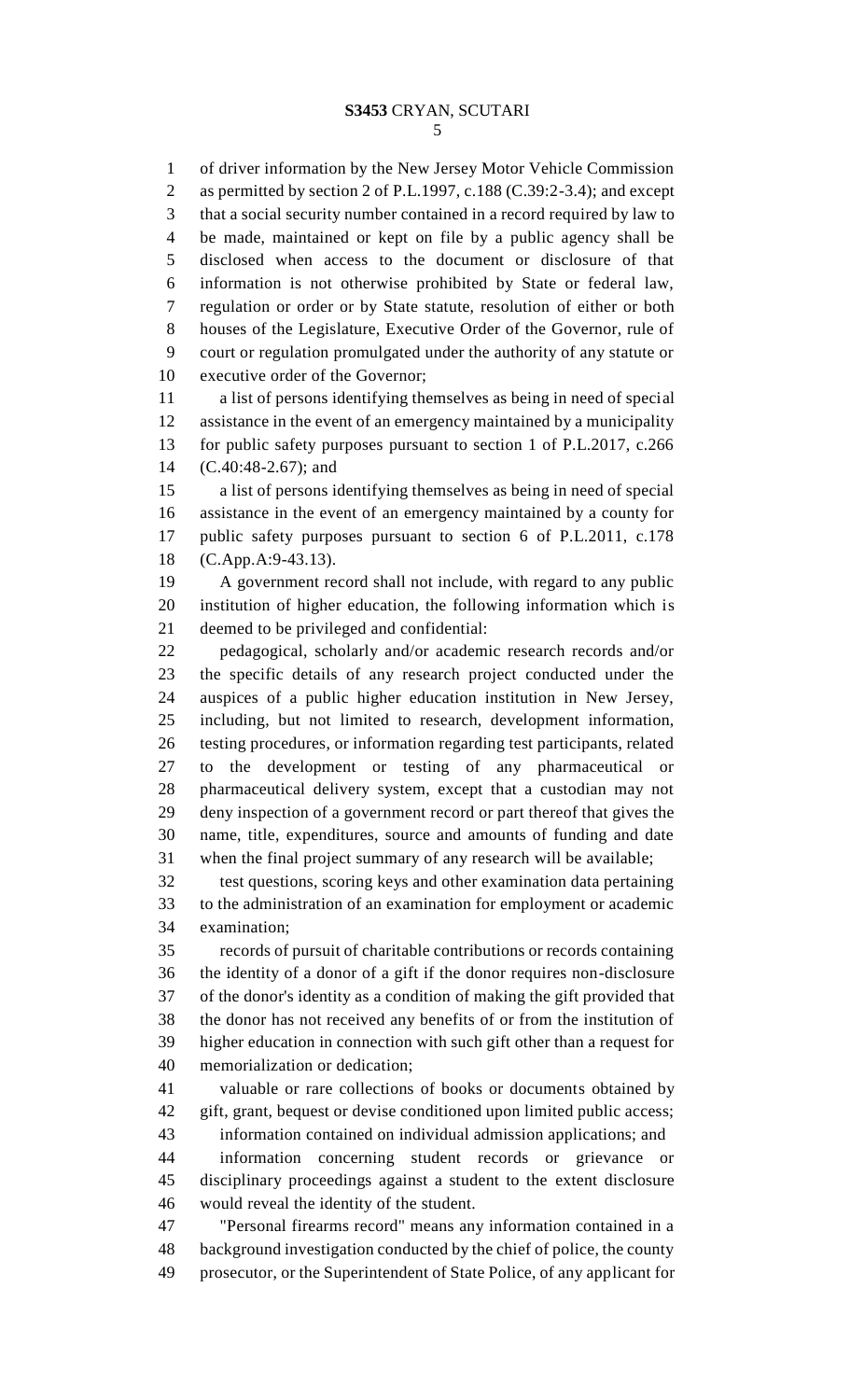a permit to purchase a handgun, firearms identification card license, or firearms registration; any application for a permit to purchase a handgun, firearms identification card license, or firearms registration; any document reflecting the issuance or denial of a permit to purchase a handgun, firearms identification card license, or firearms registration; and any permit to purchase a handgun, firearms identification card license, or any firearms license, certification, certificate, form of register, or registration statement. For the purposes of this paragraph, information contained in a background investigation shall include, but not be limited to, identity, name, address, social security number, phone number, fax number, driver's license number, email address, social media address of any applicant, licensee, registrant or permit holder.

 "Public agency" or "agency" means any of the principal departments in the Executive Branch of State Government, and any division, board, bureau, office, commission or other instrumentality within or created by such department; the Legislature of the State and any office, board, bureau or commission within or created by the Legislative Branch; and any independent State authority, commission, instrumentality or agency. The terms also mean any political subdivision of the State or combination of political subdivisions, and any division, board, bureau, office, commission or other instrumentality within or created by a political subdivision of the State or combination of political subdivisions, and any independent authority, commission, instrumentality or agency created by a political subdivision or combination of political subdivisions.

 "Law enforcement agency" means a public agency, or part thereof, determined by the Attorney General to have law enforcement responsibilities.

 "Constituent" means any State resident or other person communicating with a member of the Legislature.

 "Judicial officer" means any active, formerly active, or retired federal, state, county, or municipal judge, including a judge of the Tax Court and any other court of limited jurisdiction established, altered, or abolished by law, a judge of the Office of Administrative Law, a judge of the Division of Workers' Compensation, and any other judge established by law who serves in the executive branch.

 "Member of the Legislature" means any person elected or selected to serve in the New Jersey Senate or General Assembly.

 "Criminal investigatory record" means a record which is not required by law to be made, maintained or kept on file that is held by a law enforcement agency which pertains to any criminal investigation or related civil enforcement proceeding.

 "Victim's record" means an individually-identifiable file or document held by a victims' rights agency which pertains directly to a victim of a crime except that a victim of a crime shall have access to the victim's own records.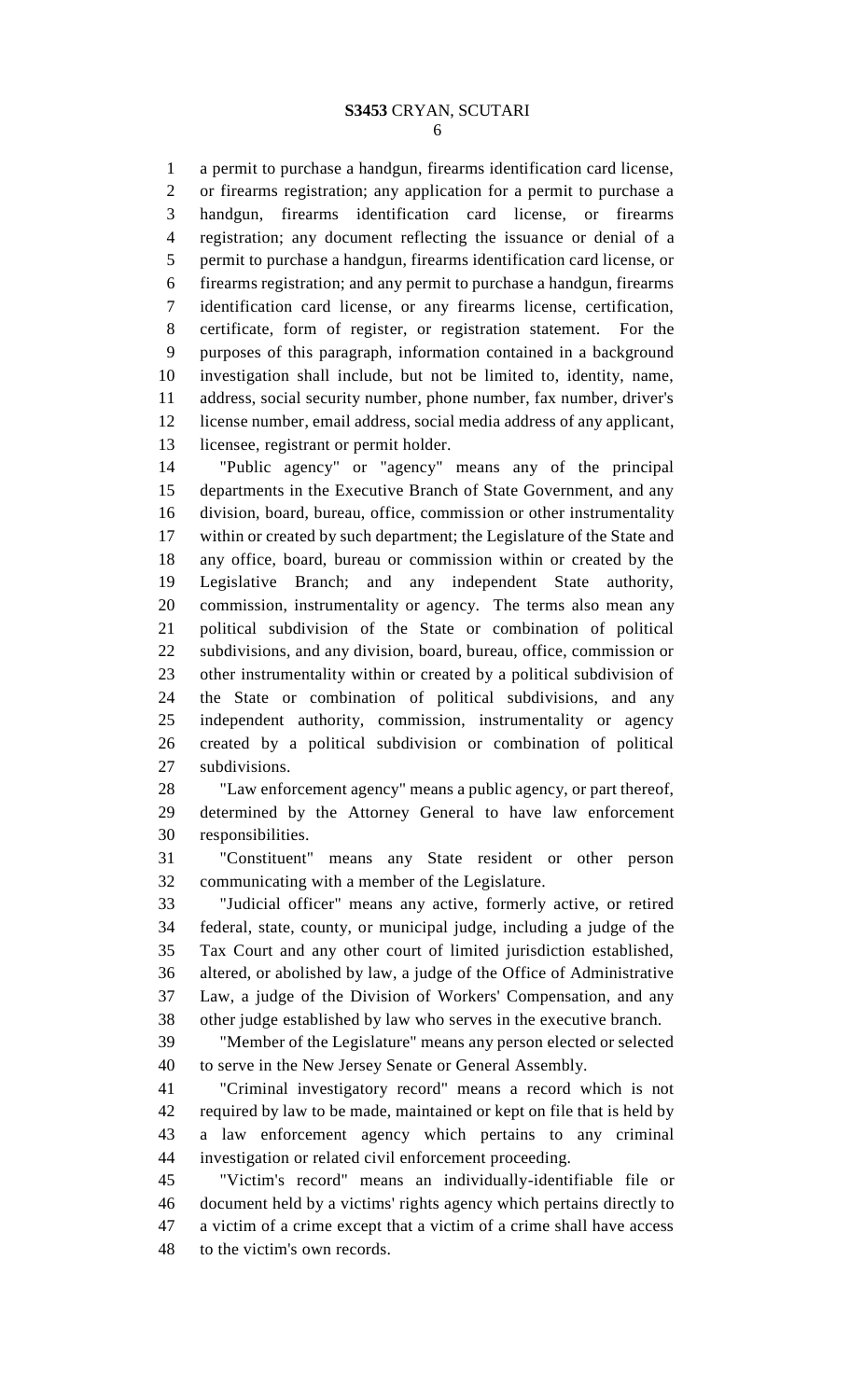"Victim of a crime" means a person who has suffered personal or psychological injury or death or incurs loss of or injury to personal or real property as a result of a crime, or if such a person is deceased or incapacitated, a member of that person's immediate family.

 "Victims' rights agency" means a public agency, or part thereof, the primary responsibility of which is providing services, including but not limited to food, shelter, or clothing, medical, psychiatric, psychological or legal services or referrals, information and referral services, counseling and support services, or financial services to victims of crimes, including victims of sexual assault, domestic violence, violent crime, child endangerment, child abuse or child neglect, and the Victims of Crime Compensation Board, established pursuant to P.L.1971, c.317 (C.52:4B-1 et seq.) and continued as the Victims of Crime Compensation Office pursuant to P.L.2007, c.95 (C.52:4B-3.2 et al.) and Reorganization Plan No. 001-2008.

- (cf: P.L.2020, c.125, s.1)
- 

 2. Section 6 of P.L.2001, c.404 (C.47:1A-5) is amended to read as follows:

 6. a. The custodian of a government record shall permit the record to be inspected, examined, and copied by any person during regular business hours; or in the case of a municipality having a population of 5,000 or fewer according to the most recent federal decennial census, a board of education having a total district enrollment of 500 or fewer, or a public authority having less than \$10 million in assets, during not less than six regular business hours over not less than three business days per week or the entity's regularly- scheduled business hours, whichever is less; unless a government record is exempt from public access by: P.L.1963, c.73 (C.47:1A-1 et seq.) as amended and supplemented; any other statute; resolution of either or both houses of the Legislature; regulation promulgated under the authority of any statute or Executive Order of the Governor; Executive Order of the Governor; Rules of Court; any federal law; federal regulation; or federal order. Prior to allowing access to any government record, the custodian thereof shall redact from that record any information which discloses the social security number, credit card number, unlisted telephone number, or driver license number of any person, or the home address, whether a primary or secondary residence, of any active, formerly active, or retired judicial officer or prosecutor, and **[**beginning 18 months after the effective date of P.L.2020, c.125 (C.56:8-166.2 et al.),**]** any active, formerly active, or retired law enforcement officer; except for use by any government agency, including any court or law enforcement agency, in carrying out its functions, or any private person or entity acting on behalf thereof, or any private person or entity seeking to enforce payment of court-ordered child support; except with respect to the disclosure of driver information by the New Jersey Motor Vehicle Commission as permitted by section 2 of P.L.1997, c.188 (C.39:2-3.4); and except that a social security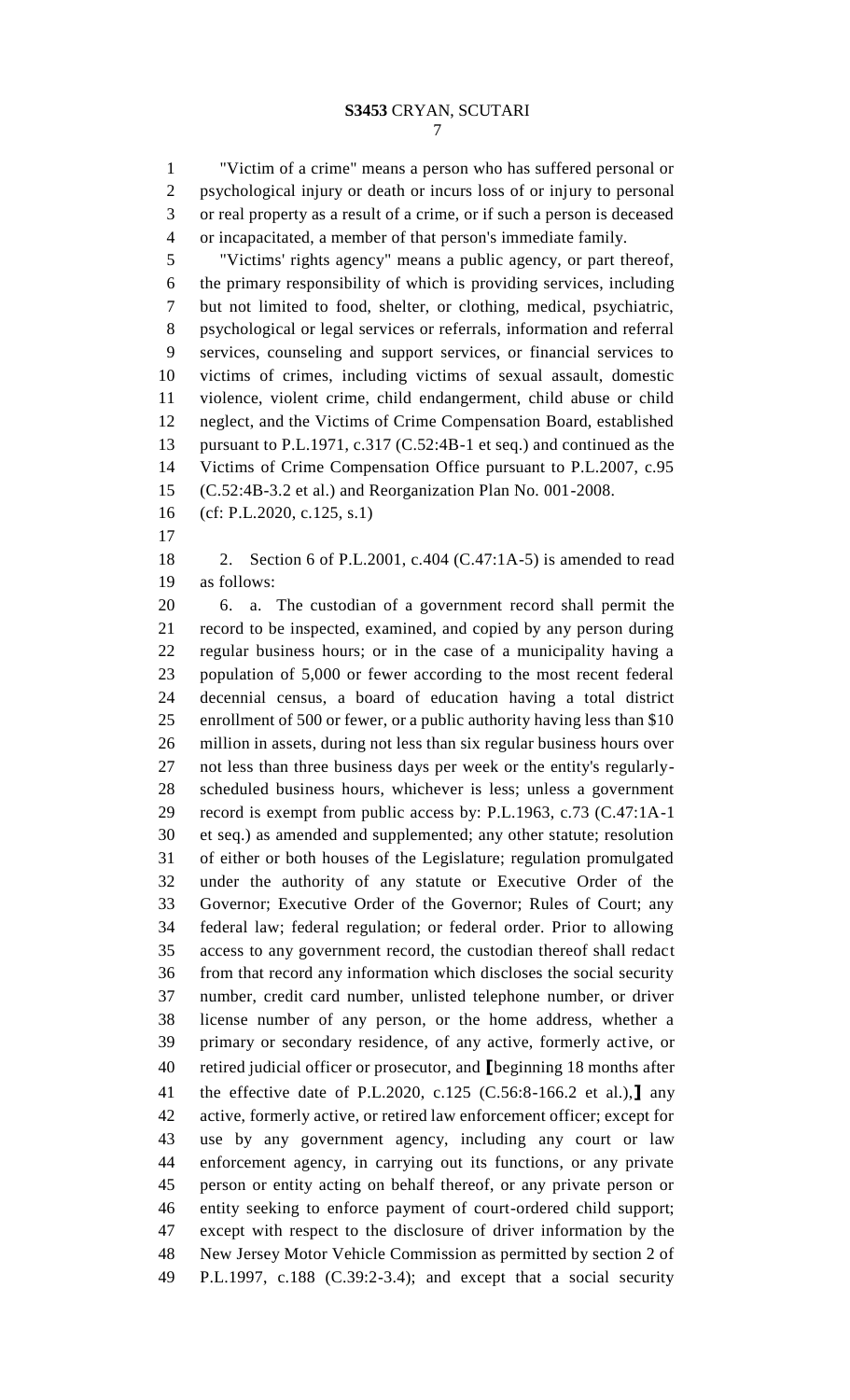number contained in a record required by law to be made, maintained or kept on file by a public agency shall be disclosed when access to the document or disclosure of that information is not otherwise prohibited by State or federal law, regulation or order or by State statute, resolution of either or both houses of the Legislature, Executive Order of the Governor, rule of court or regulation promulgated under the authority of any statute or executive order of the Governor. Except where an agency can demonstrate an emergent need, a regulation that limits access to government records shall not be retroactive in effect or applied to deny a request for access to a government record that is pending before the agency, the council or a court at the time of the adoption of the regulation.

 b. (1) A copy or copies of a government record may be purchased by any person upon payment of the fee prescribed by law or regulation. Except as otherwise provided by law or regulation and except as provided in paragraph (2) of this subsection, the fee assessed for the duplication of a government record embodied in the form of printed matter shall be \$0.05 per letter size page or smaller, and \$0.07 per legal size page or larger. If a public agency can demonstrate that its actual costs for duplication of a government record exceed the foregoing rates, the public agency shall be permitted to charge the actual cost of duplicating the record. The actual cost of duplicating the record, upon which all copy fees are based, shall be the cost of materials and supplies used to make a copy of the record, but shall not include the cost of labor or other overhead expenses associated with making the copy except as provided for in subsection c. of this section. Access to electronic records and non- printed materials shall be provided free of charge, but the public agency may charge for the actual costs of any needed supplies such as computer discs.

 (2) No fee shall be charged to a victim of a crime for a copy or copies of a record to which the crime victim is entitled to access, as provided in section 1 of P.L.1995, c.23 (C.47:1A-1.1).

 c. Whenever the nature, format, manner of collation, or volume of a government record embodied in the form of printed matter to be inspected, examined, or copied pursuant to this section is such that the record cannot be reproduced by ordinary document copying equipment in ordinary business size or involves an extraordinary expenditure of time and effort to accommodate the request, the public agency may charge, in addition to the actual cost of duplicating the record, a special service charge that shall be reasonable and shall be based upon the actual direct cost of providing the copy or copies; provided, however, that in the case of a municipality, rates for the duplication of particular records when the actual cost of copying exceeds the foregoing rates shall be established in advance by ordinance. The requestor shall have the opportunity to review and object to the charge prior to it being incurred.

 d. A custodian shall permit access to a government record and provide a copy thereof in the medium requested if the public agency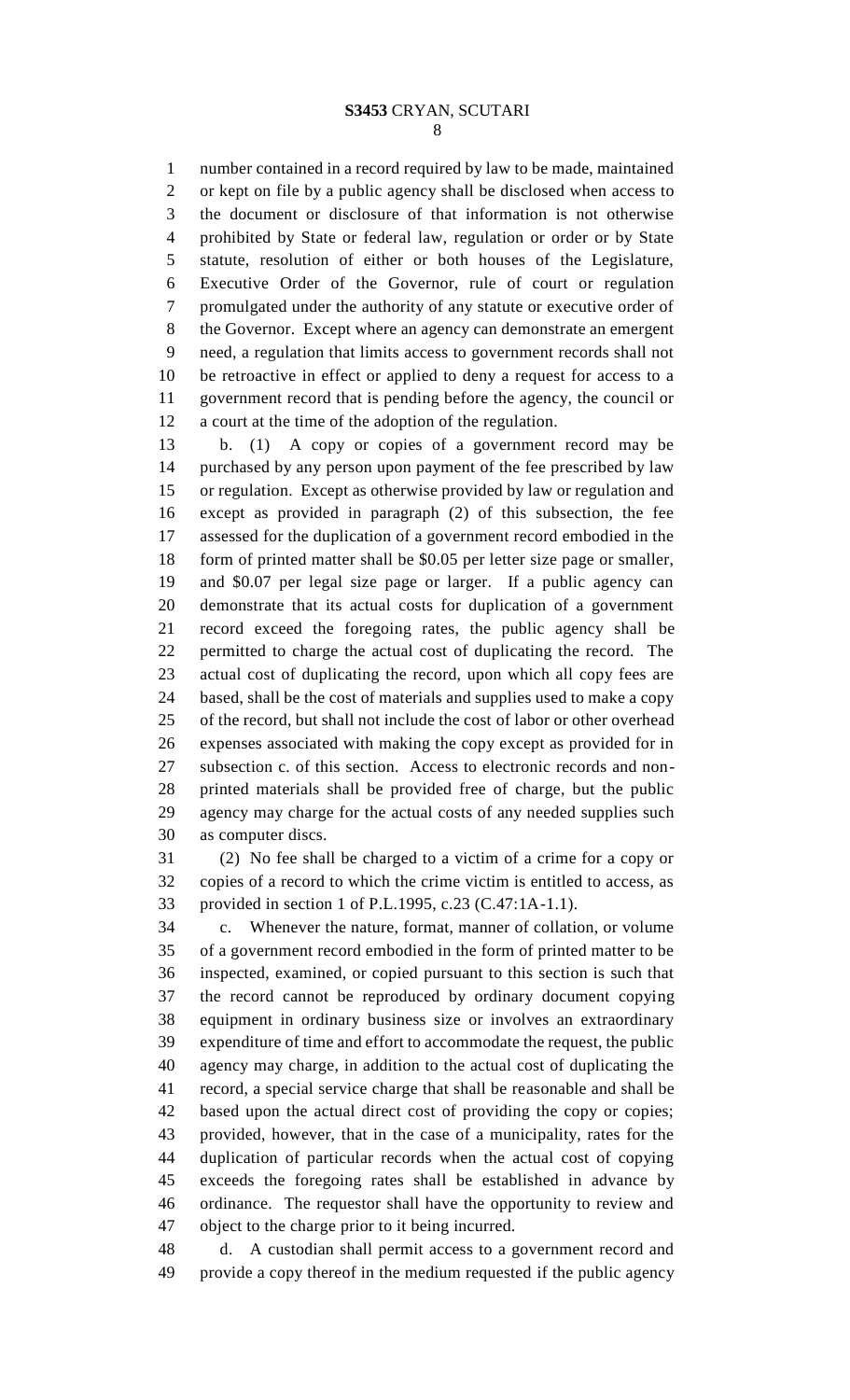maintains the record in that medium. If the public agency does not maintain the record in the medium requested, the custodian shall either convert the record to the medium requested or provide a copy in some other meaningful medium. If a request is for a record: (1) in a medium not routinely used by the agency; (2) not routinely developed or maintained by an agency; or (3) requiring a substantial amount of manipulation or programming of information technology, the agency may charge, in addition to the actual cost of duplication, a special charge that shall be reasonable and shall be based on the cost for any extensive use of information technology, or for the labor cost of personnel providing the service, that is actually incurred by the agency or attributable to the agency for the programming, clerical, and supervisory assistance required, or both.

 e. Immediate access ordinarily shall be granted to budgets, bills, vouchers, contracts, including collective negotiations agreements and individual employment contracts, and public employee salary and overtime information.

 f. The custodian of a public agency shall adopt a form for the use of any person who requests access to a government record held or controlled by the public agency. The form shall provide space for the name, address, and phone number of the requestor and a brief description of the government record sought. The form shall include space for the custodian to indicate which record will be made available, when the record will be available, and the fees to be charged. The form shall also include the following: (1) specific directions and procedures for requesting a record; (2) a statement as to whether prepayment of fees or a deposit is required; (3) the time period within which the public agency is required by P.L.1963, c.73 (C.47:1A-1 et seq.) as amended and supplemented, to make the record available; (4) a statement of the requestor's right to challenge a decision by the public agency to deny access and the procedure for filing an appeal; (5) space for the custodian to list reasons if a request is denied in whole or in part; (6) space for the requestor to sign and date the form; (7) space for the custodian to sign and date the form if the request is fulfilled or denied. The custodian may require a deposit against costs for reproducing documents sought through an anonymous request whenever the custodian anticipates that the information thus requested will cost in excess of \$5 to reproduce.

 g. A request for access to a government record shall be in writing and hand-delivered, mailed, transmitted electronically, or otherwise conveyed to the appropriate custodian. A custodian shall promptly comply with a request to inspect, examine, copy, or provide a copy of a government record. If the custodian is unable to comply with a request for access, the custodian shall indicate the specific basis therefor on the request form and promptly return it to the requestor. The custodian shall sign and date the form and provide the requestor with a copy thereof. If the custodian of a government record asserts that part of a particular record is exempt from public access pursuant to P.L.1963, c.73 (C.47:1A-1 et seq.) as amended and supplemented,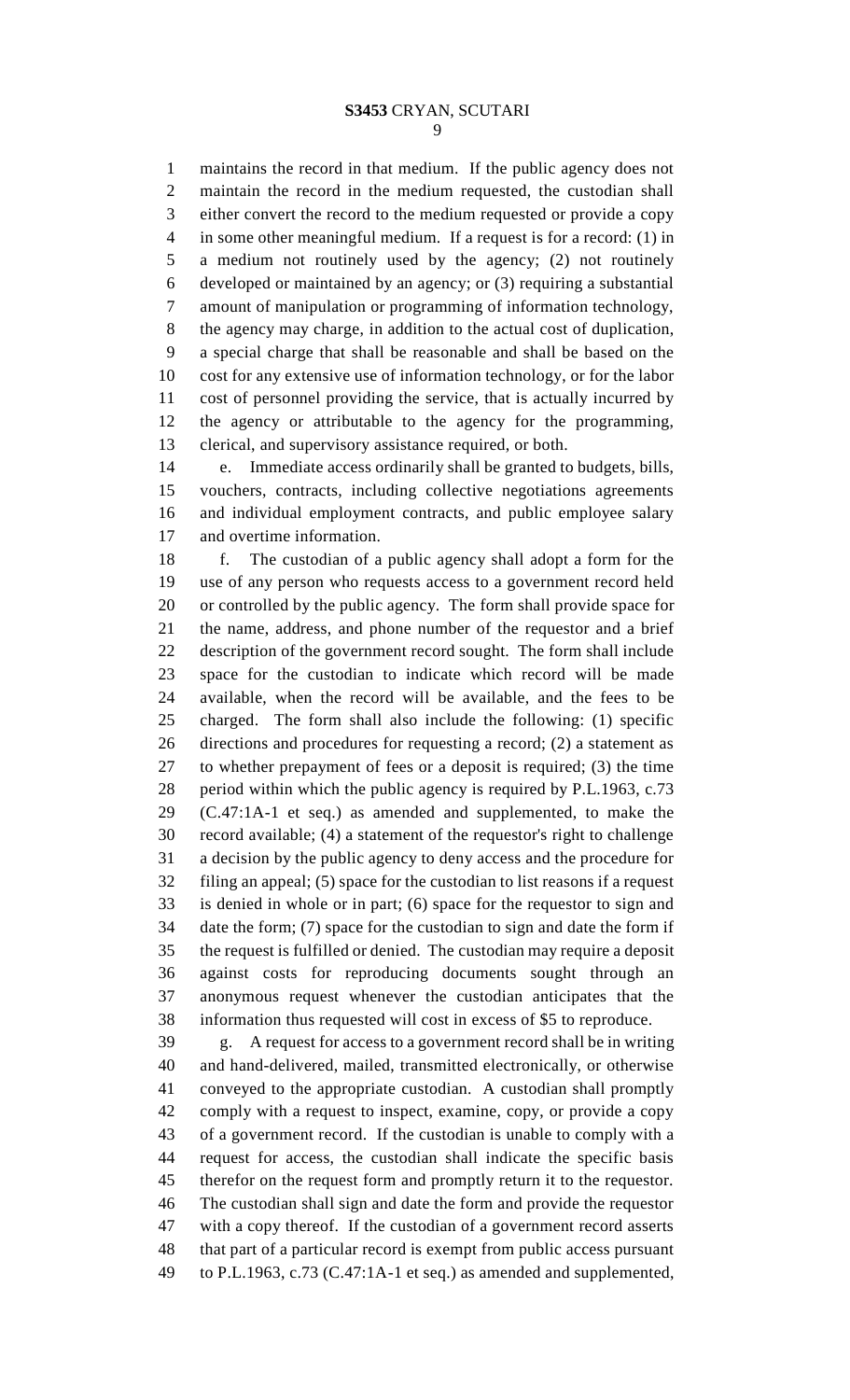the custodian shall delete or excise from a copy of the record that portion which the custodian asserts is exempt from access and shall promptly permit access to the remainder of the record. If the government record requested is temporarily unavailable because it is in use or in storage, the custodian shall so advise the requestor and shall make arrangements to promptly make available a copy of the record. If a request for access to a government record would substantially disrupt agency operations, the custodian may deny access to the record after attempting to reach a reasonable solution with the requestor that accommodates the interests of the requestor 11 and the agency.

 h. Any officer or employee of a public agency who receives a request for access to a government record shall forward the request to the custodian of the record or direct the requestor to the custodian of the record.

 i. (1) Unless a shorter time period is otherwise provided by statute, regulation, or executive order, a custodian of a government record shall grant access to a government record or deny a request for access to a government record as soon as possible, but not later than seven business days after receiving the request, provided that the record is currently available and not in storage or archived. In the event a custodian fails to respond within seven business days after receiving a request, the failure to respond shall be deemed a denial of the request, unless the requestor has elected not to provide a name, address or telephone number, or other means of contacting the requestor. If the requestor has elected not to provide a name, address, or telephone number, or other means of contacting the requestor, the custodian shall not be required to respond until the requestor reappears before the custodian seeking a response to the original request. If the government record is in storage or archived, the requestor shall be so advised within seven business days after the custodian receives the request. The requestor shall be advised by the custodian when the record can be made available. If the record is not made available by that time, access shall be deemed denied.

 (2) During a period declared pursuant to the laws of this State as a state of emergency, public health emergency, or state of local disaster emergency, the deadlines by which to respond to a request for, or grant or deny access to, a government record under paragraph (1) of this subsection or subsection e. of this section shall not apply, provided, however, that the custodian of a government record shall make a reasonable effort, as the circumstances permit, to respond to a request for access to a government record within seven business days or as soon as possible thereafter.

 j. A custodian shall post prominently in public view in the part or parts of the office or offices of the custodian that are open to or frequented by the public a statement that sets forth in clear, concise and specific terms the right to appeal a denial of, or failure to provide, access to a government record by any person for inspection,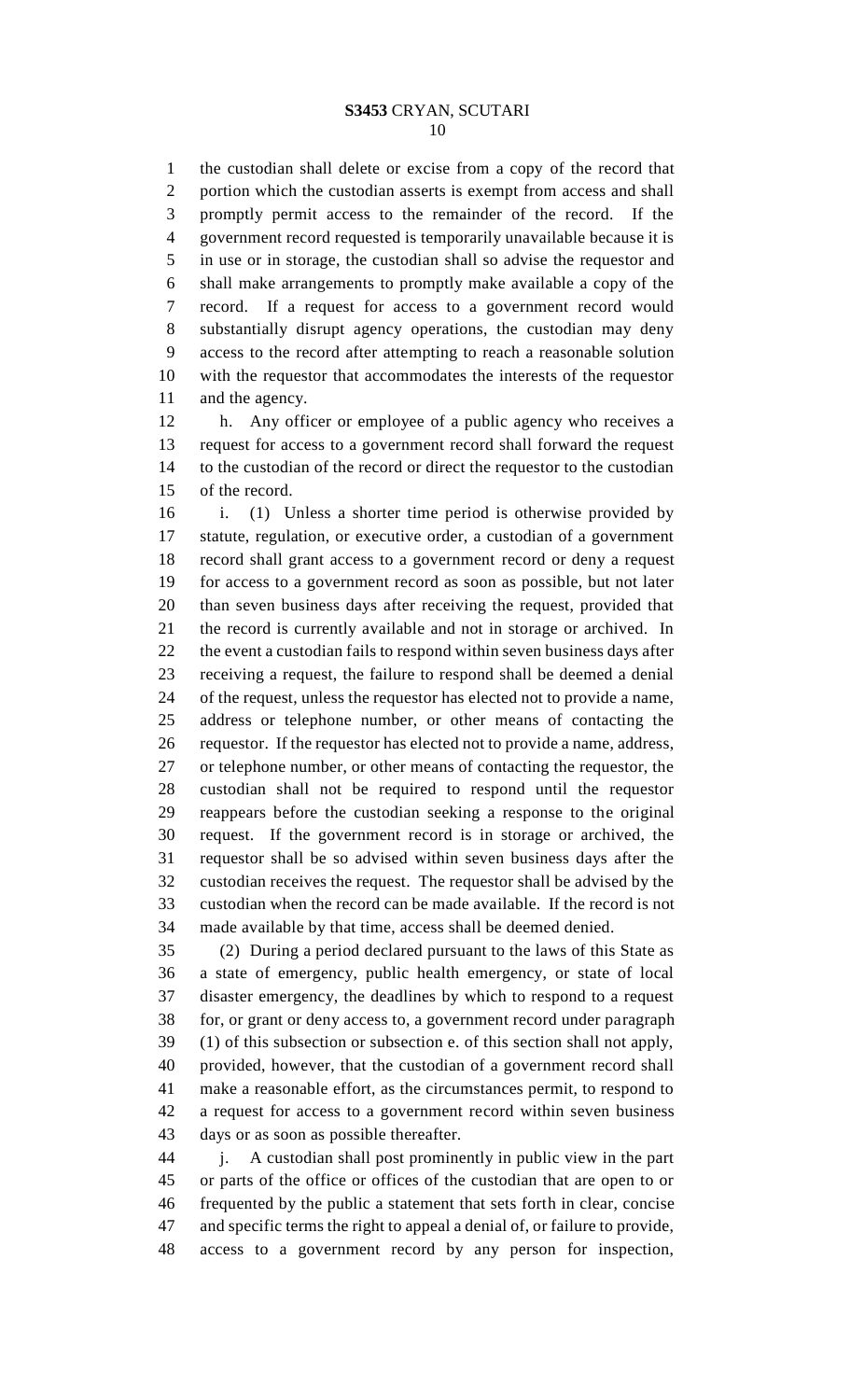examination, or copying or for purchase of copies thereof and the procedure by which an appeal may be filed. k. The files maintained by the Office of the Public Defender that relate to the handling of any case shall be considered confidential and shall not be open to inspection by any person unless authorized by law, court order, or the State Public Defender. (cf: P.L.2020, c.125, s.2) 3. Section 2 of P.L.2015, c.226 (C.47:1-17) is amended to read as follows: 2. A State or local governmental agency shall not knowingly post or publish on the Internet, or repost, republish, or otherwise make available, the home address or unpublished home telephone number of any active, formerly active, or retired judicial officer, as defined by section 1 of P.L.1995, c.23 (C.47:1A-1.1), prosecutor, or law enforcement officer without first obtaining the written permission of that person. **[**The amendatory provisions of this section, enacted by P.L.2020, c.125 (C.56:8-166.2 et al.), shall not be operative and enforceable with respect to any active, formerly active, or retired law enforcement officer until 18 months after the effective date of that act; but the provisions of this section, prior to being amended, shall remain operative and enforceable with respect to any active or retired law enforcement officer during that 18-month period.**]** (cf: P.L.2020, c.125, s.4) 4. Section 1 of P.L.2015, c.226 (C.2C:20-31.1) is amended to read as follows: 29 1. A person shall not knowingly, with purpose to expose another to harassment or risk of harm to life or property, or in reckless disregard of the probability of such exposure, post or publish on the Internet, or repost, republish, or otherwise make available, the home address or unpublished home telephone number of any active, formerly active, or retired judicial officer, as defined by section 1 of P.L.1995, c.23 (C.47:1A-1.1), prosecutor, or law enforcement officer, or the spouse or child thereof. A reckless violation of this section is a crime of the fourth degree. A purposeful violation of this section is a crime of the third degree. **[**The amendatory provisions of this section, enacted by P.L.2020, c.125 (C.56:8-166.2 et al.), shall not be operative and enforceable with respect to any active, formerly active, or retired law enforcement officer, or the spouse or child thereof, until 18 months after the effective date of that act; but the provisions of this section, prior to being amended, shall remain operative and enforceable with respect to any active or retired law enforcement officer, or the spouse

 or child of a law enforcement officer, during that 18-month period.**]** (cf: P.L.2020, c.125, s.5)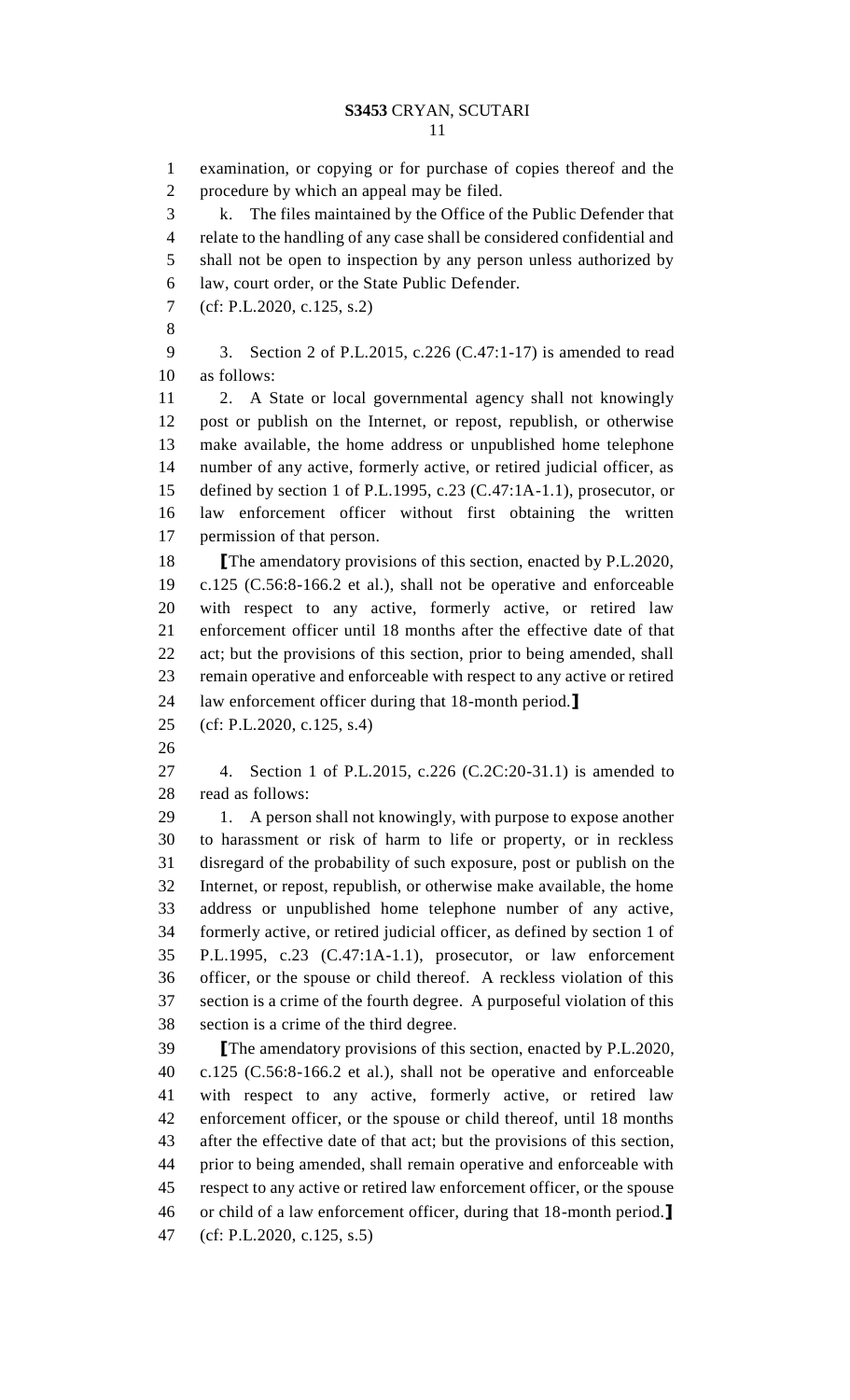5. Section 3 of P.L.2015, c.226 (C.56:8-166.1) is amended to read as follows: 3. a. A person, business, or association shall not disclose on the Internet, or re-disclose or otherwise make available, the home address or unpublished home telephone number of any active, formerly active, or retired judicial officer, as defined by section 1 of P.L.1995, c.23 (C.47:1A-1.1), prosecutor, or law enforcement officer under circumstances in which a reasonable person would believe that providing that information would expose another to harassment or risk of harm to life or property. **[The amendatory provisions of this section, enacted by P.L.2020,**  c.125 (C.56:8-166.2 et al.), shall not be operative and enforceable with respect to any active, formerly active, or retired law enforcement officer until 18 months after the effective date of that act; but the provisions of this section, prior to being amended, shall remain operative and enforceable with respect to any active or retired law enforcement officer during that 18-month period.**]** b. A person, business, or association that violates subsection a. of this section shall be liable to the aggrieved person or any other person residing at the home address of the aggrieved person, who may bring a civil action in the Superior Court. c. The court may award: (1) actual damages, but not less than liquidated damages computed at the rate of \$1,000 for each violation of this act; (2) punitive damages upon proof of willful or reckless disregard of the law; (3) reasonable attorney's fees and other litigation costs reasonably incurred; and (4) any other preliminary and equitable relief as the court determines to be appropriate. d. For the purposes of this section, "disclose" shall mean to solicit, sell, manufacture, give, provide, lend, trade, mail, deliver, transfer, post, publish, distribute, circulate, disseminate, present, exhibit, advertise or offer. (cf: P.L.2020, c.125, s.6) 6. Section 7 of P.L.2020, c.125 (C.56:8-166.2) is amended to read as follows: 7. a. (1) Any active, formerly active, or retired judicial officer, as defined by section 1 of P.L.1995, c.23 (C.47:1A-1.1), or prosecutor, whose home address or unpublished telephone number is disclosed on the Internet, or re-disclosed or otherwise made available, by any person, business, or association, or whose immediate family member's name, home address, or unpublished telephone number is disclosed on the Internet, or re-disclosed or otherwise made available, by any person, business, or association, which in the case of a family member's name or home address may be used, alone or in conjunction with any other information, to identify the person as the family member of a judicial officer or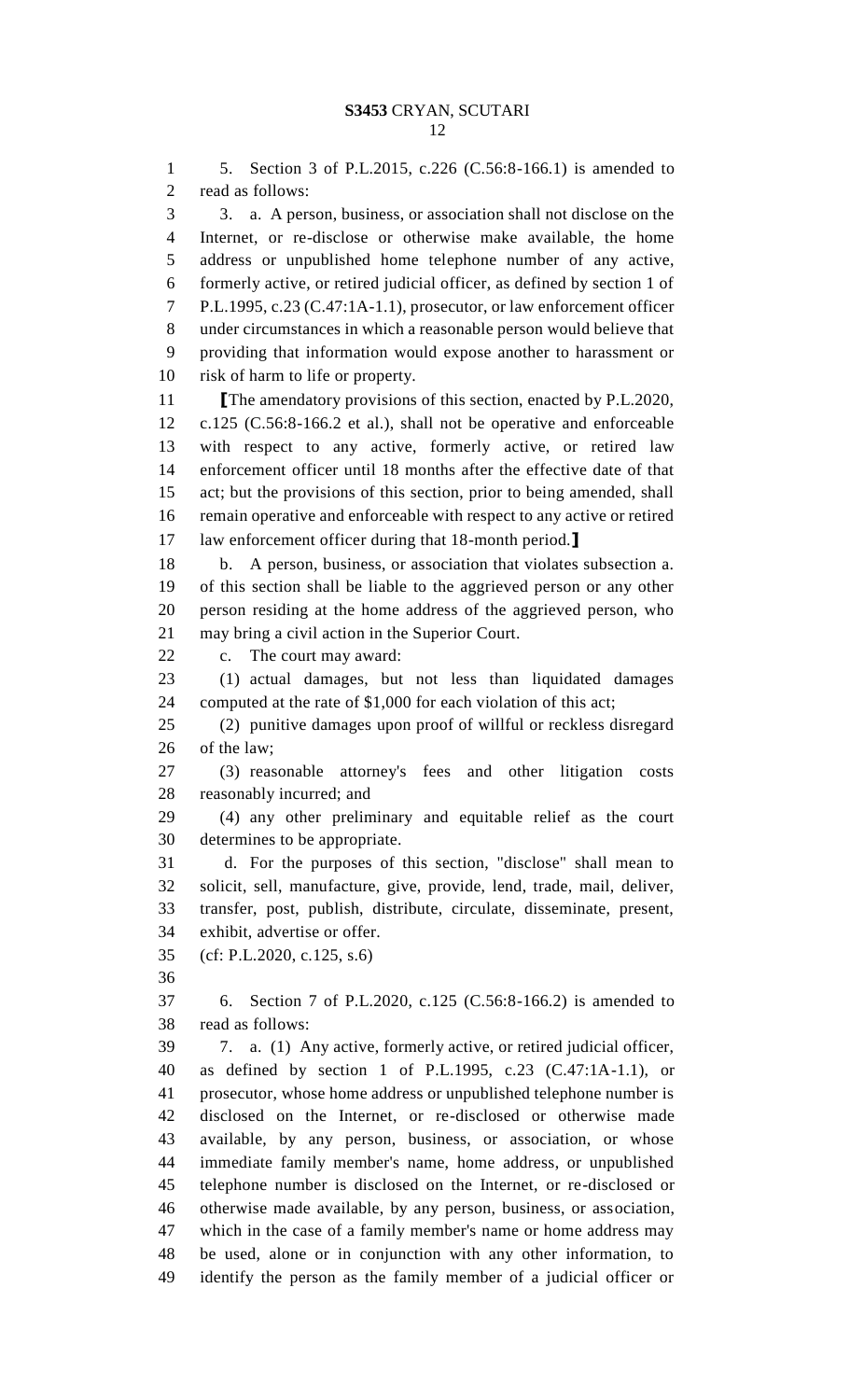prosecutor, may request that the person, business, or association that disclosed, re-disclosed, or otherwise made available that information

refrain from that action and remove the information from the Internet

or where otherwise made available.

 (2) Beginning 18 months after the **[**effective date**]** enactment of P.L.2020, c.125 (C.56:8-166.2 et al.), any law enforcement officer whose home address or unpublished home telephone number is disclosed on the Internet, or re-disclosed or otherwise made available, by any person, business, or association, or whose immediate family member's name, home address, or unpublished telephone number is disclosed on the Internet, or re-disclosed or otherwise made available, by any person, business, or association, which in the case of a family member's name or home address may be used, alone or in conjunction with any other information, to identify the person as the family member of a law enforcement officer, may request that the person, business, or association that disclosed, re-disclosed, or otherwise made available that information refrain from that action and remove the information from the Internet or where otherwise made available.

 For purposes of this section, "immediate family member" shall include a spouse, child, or parent of an active, formerly active, or retired judicial officer, as defined by section 1 of P.L.1995, c.23 (C.47:1A-1.1), prosecutor, or law enforcement officer, or any other family member related by blood or by law to the judicial officer, prosecutor, or law enforcement officer who lives in the same residence.

 b. (1) A request to refrain and remove information pursuant to subsection a. of this section shall be made in writing, addressed to the person, business, or association that disclosed, re-disclosed, or otherwise made available the information, and may be made by the judicial officer, as defined by section 1 of P.L.1995, c.23 (C.47:1A- 1.1), prosecutor, or law enforcement officer, as appropriate, or by the person's employer with the consent of that person.

 (2) Upon receipt of a written request to refrain and remove information, the person, business, or association that disclosed, re- disclosed, or otherwise made available the information shall have 72 hours to remove that information from the Internet or where otherwise made available, and shall not disclose, re-disclose, or otherwise make available that information to any other person, business, or association through any medium.

 c. An active, formerly active, or retired judicial officer, prosecutor, or law enforcement officer whose own information, or immediate family member's information, was not timely removed from the Internet or where otherwise made available within 72 hours by a person, business, or association following receipt of a written request to refrain and remove that information, or the person, business, or association re-discloses on the Internet or otherwise makes available the same information at any time subsequent to receipt of the written request, may bring an action seeking injunctive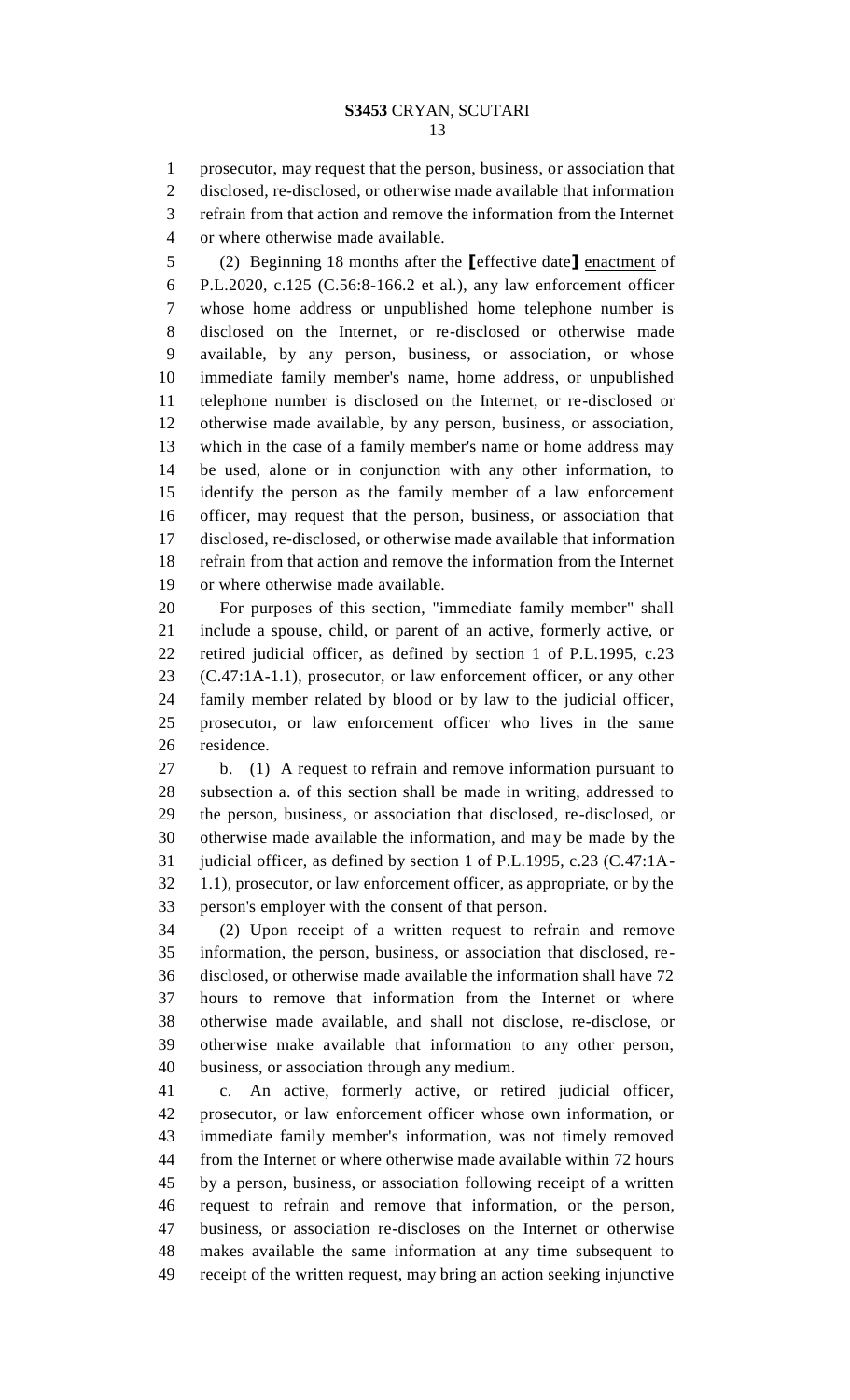or declaratory relief in the Superior Court. If the court grants injunctive or declaratory relief, the person, business, or association responsible for the violation shall be required to pay reasonable attorney's fees and other litigation costs reasonably incurred by the judicial officer, prosecutor, or law enforcement officer, as appropriate. (cf: P.L.2020, c.125, s.7) 7. Section 9 of P.L.2020, c.125 is amended to read as follows: 9. This act shall take effect **[**immediately, but for those provisions of the act which do**]** on December 10, 2021, except that 12 the amendments enacted by P.L.2020, c.125 to section 1 of P.L.1995, c.23 (C.47:1A-1.1), section 6 of P.L.2001, c.404 (C.47:1A-5), 14 section 2 of P.L.2015, c.226 (C.47:1-17), section 1 of P.L.2015, c.226 (C.2C:20-31.1), and section 3 of P.L.2015, c.226 (C.56:8-166.1) concerning law enforcement officers shall not become operative **[**and**]** or enforceable **[**with respect to law enforcement officers**]** until 18 months **[**after the effective date, any**]** thereafter, and except that section 7 of P.L.2020, c.125 (C.56:8-166.2) shall take effect immediately. Any anticipatory administrative action may be taken 21 in advance of the operative date <u>of any provision of P.L.2020, c.125</u> that is necessary for the implementation of those provisions. 8. Any regulations or amendments to regulations necessary to effectuate the purposes of this act, P.L. , c. (pending before the Legislature as this bill), or of P.L.2020, c.125 shall be effective immediately upon filing with the Office of Administrative Law for a period not to exceed 30 months, and may, thereafter, be amended, adopted, or readopted in accordance with the provisions of the

 "Administrative Procedure Act," P.L.1968, c.410 (C.52:14B-1 et seq.). 

 9. This act shall take effect immediately and shall be retroactive to November 20, 2020.

 

STATEMENT

 This bill amends certain provisions and the effective date applicable to disclosure of personal information of judicial officers, prosecutors, and law enforcement officers.

 This bill changes to December 10, 2021 the effective date of certain provisions of P.L.2020, c.125, known as "Daniel's Law," applicable to any active, formerly active, or retired judicial officer or prosecutor. That law prohibited the disclosure by both governmental entities and private parties, of the home addresses of any active, formerly active, or retired federal, State, county, or municipal judicial officer, prosecutor, or law enforcement officer. The